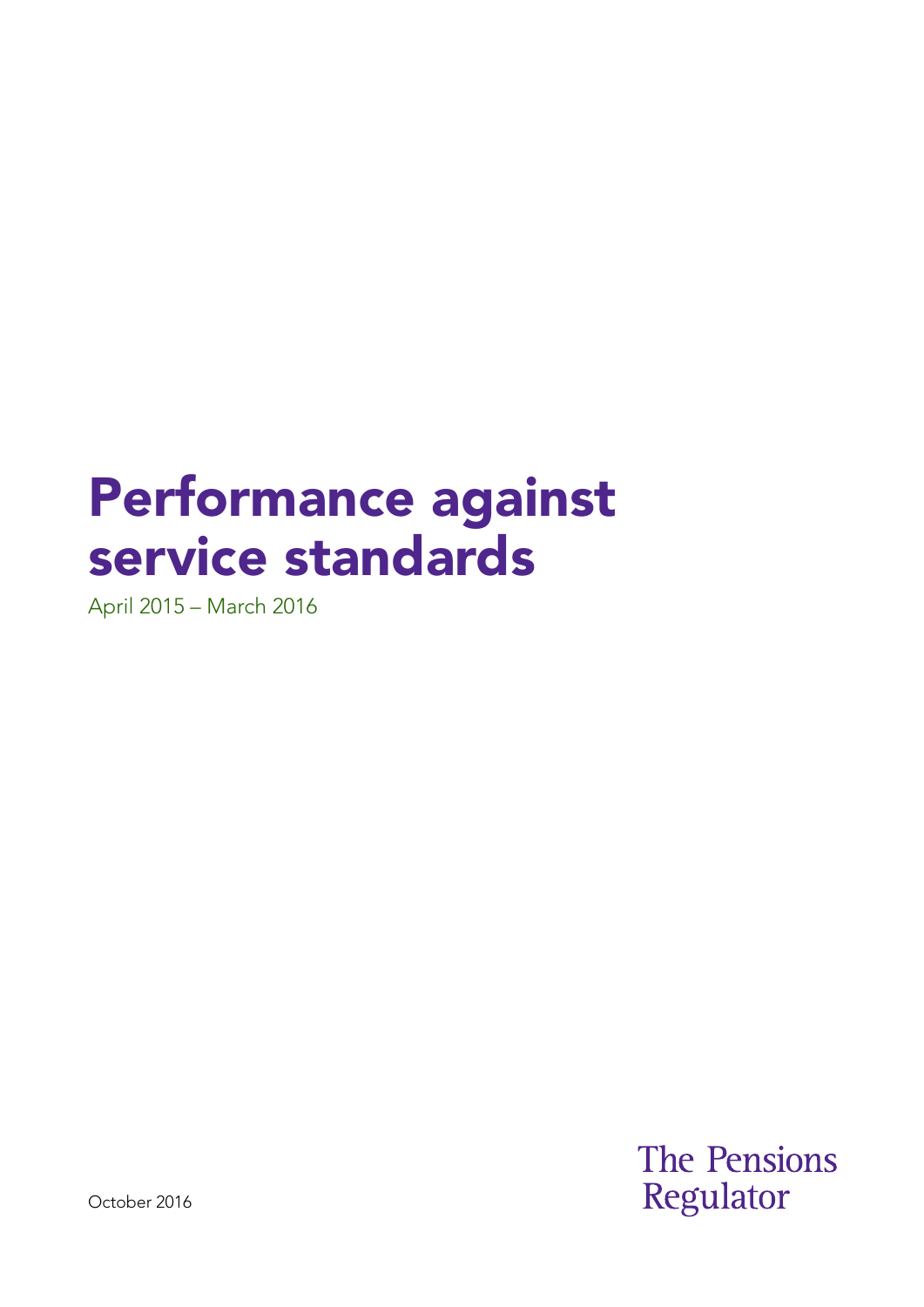This report sets out how we have met our standards over the period April 2015 to March 2016. These standards are set out in our Annual Report and yearly Perceptions **Tracker** 

#### How we communicate and how we can be contacted

This year we continued to produce targeted materials and tools for our different audiences in accessible formats to help them learn about, and comply with, their obligations. A prime example of this is our national advertising campaign to raise awareness of the automatic enrolment (AE) duties amongst small and micro employers which ran across television, radio and online.

In order to support this campaign we introduced an online Duties Checker, which provides a bespoke journey for people employing carers and domestic staff as well as a list of schemes with independent assurance to give small businesses confdence when choosing a scheme. The information obtained from employers via the Duties Checker enables us to generate more targeted letters and emails reminding them about their duties.

We also reached a new consumer audience with our refreshed 'scorpion' scams campaign, producing a short film and using true stories about those who have lost their life savings in order to expose the continuing threat of pension scams. The campaign included an online 10-step guide and a downloadable booklet, both designed to help savers protect their pension.

We have invested in upgrades to our infrastructure and technology in order to help us communicate more effectively. One of the benefits of our investment in technology is that trustees can now access our revised Trustee toolkit on a variety of devices, including tablets. We have also expanded our presence on Facebook, LinkedIn, YouTube and Twitter, where our following has increased significantly.

We have continued to proactively communicate through webinars, stakeholder events and emails. For example, during the year we issued 98,333 emails as part of the pension scams campaign and undertook 501 speaking events in connection with scheme-based regulation.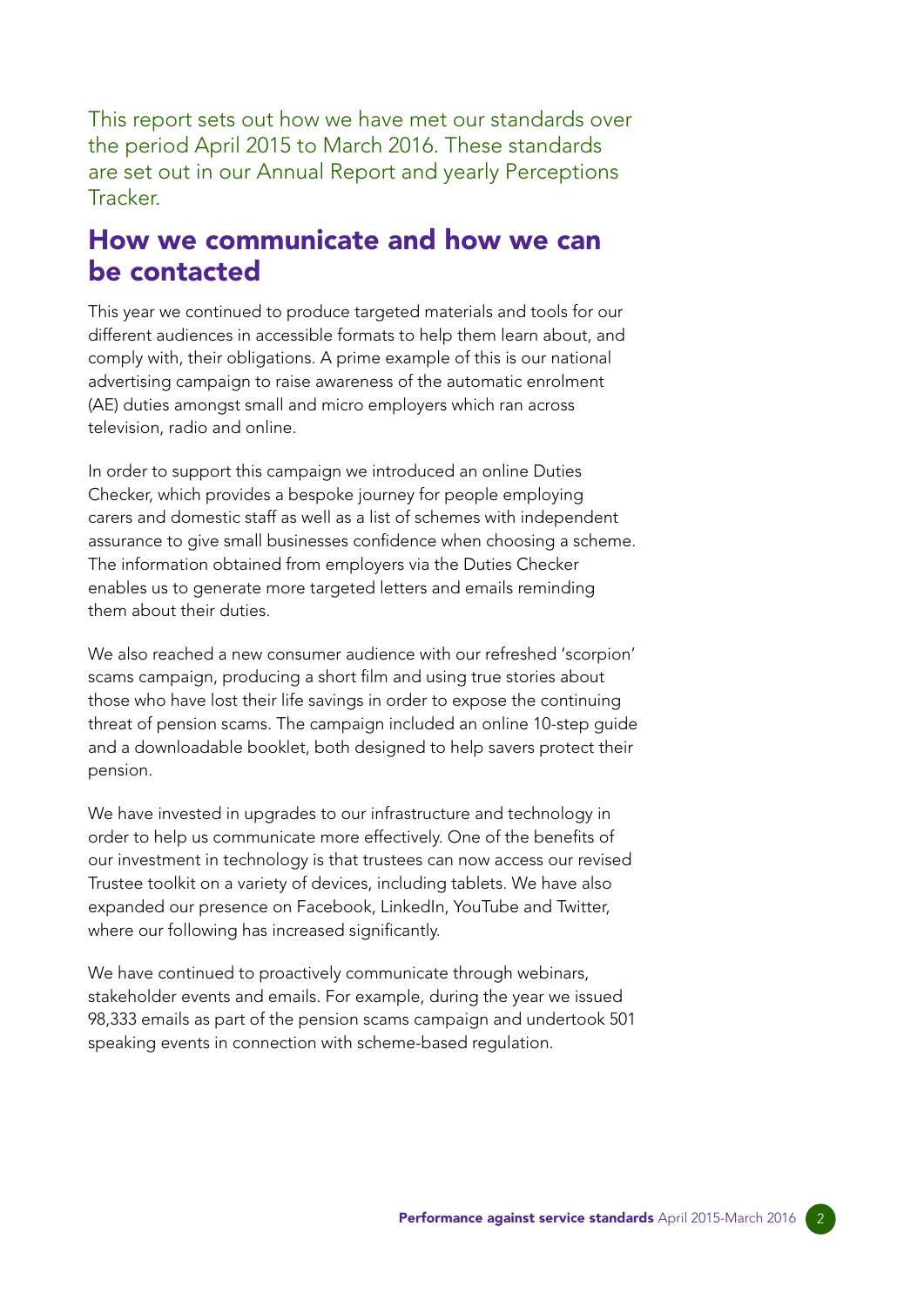## Our approach to providing information and guidance

Our aim is to provide tailored materials for our regulated community that will support them in understanding and carrying out their duties. We achieve this in a variety of ways, including the publication of information and guidance on our website, the provision of e-learning opportunities and updates by email.

This year we have produced new or updated content in respect of 261 publications on our website. The effectiveness of these publications was revealed in a recent survey in which users of our website were asked to rate the information provided based on various attributes. A signifcant majority (84%) rated the information as being clear and 73% rated it as being pitched at the right level for the intended audience.

The survey also asked respondents to rate the usefulness of the information they obtained from us via email, e-learning and the website. The majority of those who accessed information from us found it useful, with around nine in ten agreeing that our emails (89%), e-learning (89%) and website (92%) were fairly or very useful for getting information about pensions.

We also used the survey to test the effectiveness of our pension scams campaign amongst lay trustees, in-house administrators, pension scheme managers and third party administrators. Of those that could recall seeing TPR-specific communication on pension scams, 85% 'agreed' or 'strongly agreed' that it had helped them understand what actions were needed if they suspect a pension scam.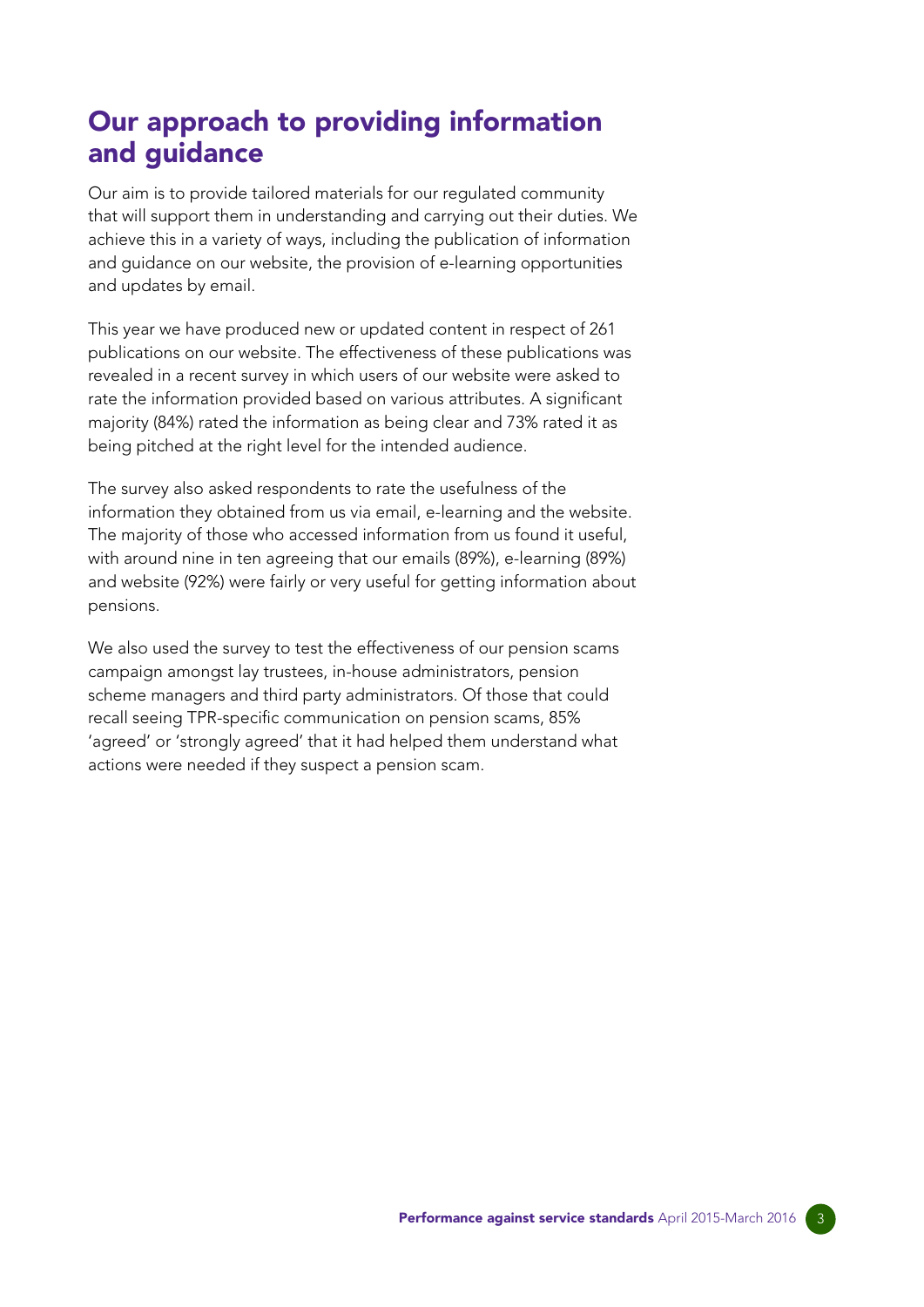### Our approach to checks on compliance, including details of our risk assessment framework

Our regulatory approach is to 'educate, enable and enforce' where appropriate. We have undertaken a wide variety of activities over the past year, with the intention of educating through a range of communication channels. We have produced tools to enable our regulated community to meet their duties, and used enforcement action where we have encountered wilful or persistent non-compliance. This has led to a number of high profile and complex cases being resolved.

We also continued to increase our focus on proactive casework. We have found that targeted early intervention is more effective in supporting compliance and furthering good member outcomes. Being proactive helps us to understand the risks to compliance and good member outcomes in a particular area or within a segment of the market and to target our actions appropriately.

The AE compliance and enforcement team continued to issue their quarterly bulletin. This is designed to help employers, their advisers and the pensions industry as a whole, understand the type of compliance and enforcement interventions that follow our educative and enabling communications and support.

To help us fulfl our new regulatory remit in relation to public service pension schemes, we have published a report setting out our expectations of scheme managers, and built a regulatory capability which is helping schemes to improve governance and administration standards.

> Performance against service standards April 2015-March 2016 4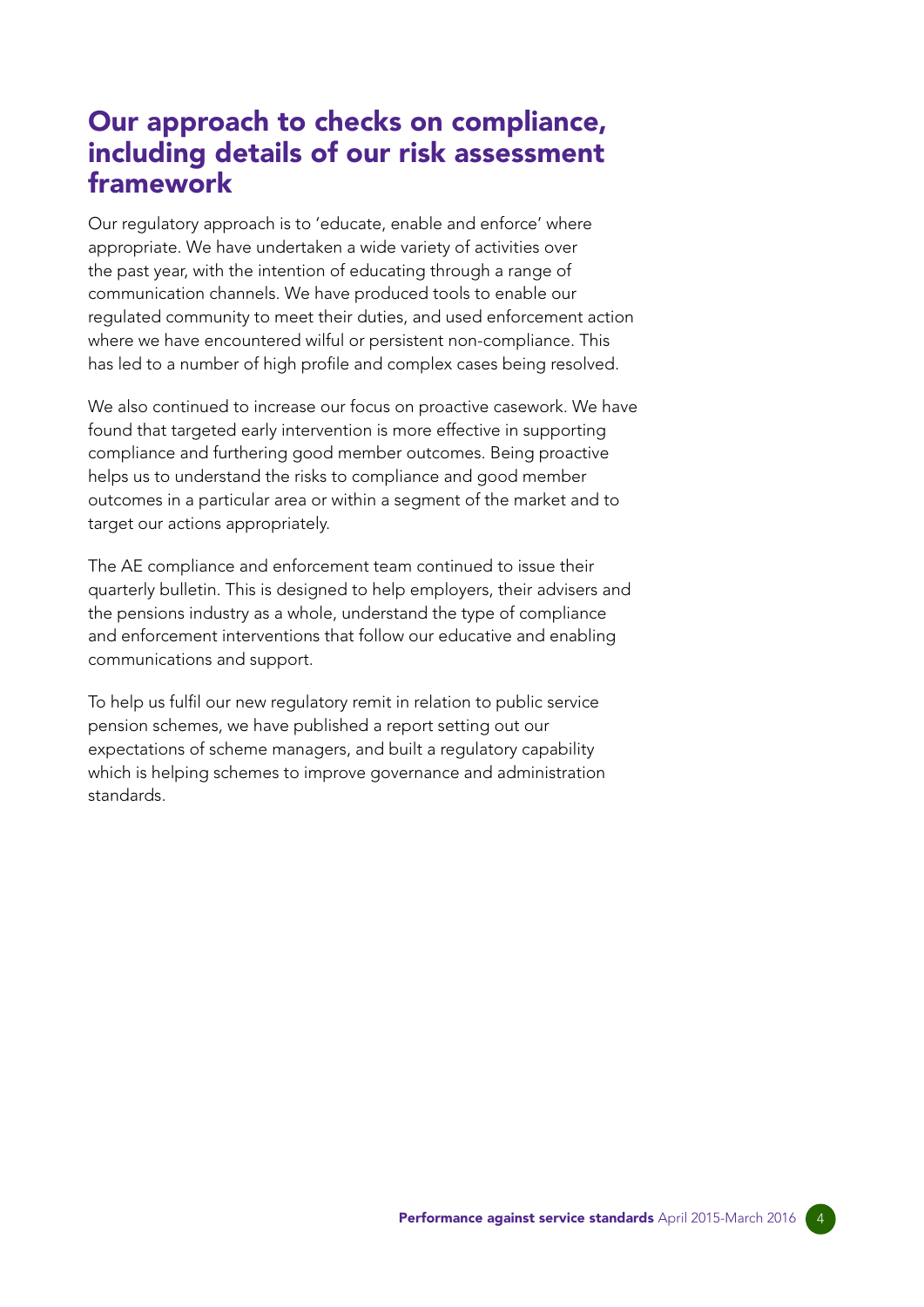### Our approach to enforcement and non-compliance

Our priority is, as always, education and enablement. Enforcement activity remains a last resort but our activities throughout the year demonstrated that we are willing and able to enforce where necessary.

On the AE side, around 140,000 small employers reached their staging date this year so it is not surprising that we have issued a larger number of Fixed Penalty Notices than in previous years. In total, the AE team exercised their powers 8,812 times over the year. Despite this, overall compliance is better than predicted and opt-out rates remain low.

Certain powers are only exercisable by our Determinations Panel. This ensures that we undertake such regulatory action in a transparent way, allowing those affected to understand the reasons for it and the evidence upon which it is based. During the year, the Panel made 10 determinations and exercised 12 powers. The schemes concerned were six defined benefit (DB), two defined contribution (DC) and two hybrid schemes.

We continue to publish formal reports of our regulatory decisions. During this period, we published three in total, relating to contribution notices and scheme funding. Our ability to publish information about our activities plays an important part in enabling us to deliver on our commitment to transparency.

# Our fees and charges

All activity relating to the regulation of new and existing DB and DC schemes is funded by grant-in-aid payments from the Department for Work and Pensions (DWP). This is recovered through the general levy which is charged on UK pension schemes. Our AE activity is tax payer funded through a separate grant-in-aid stream from the DWP.

Over this year our total expenditure was £62.8m. Of this, £34.5m was funded by the general levy and £28.3m by the tax-payer.